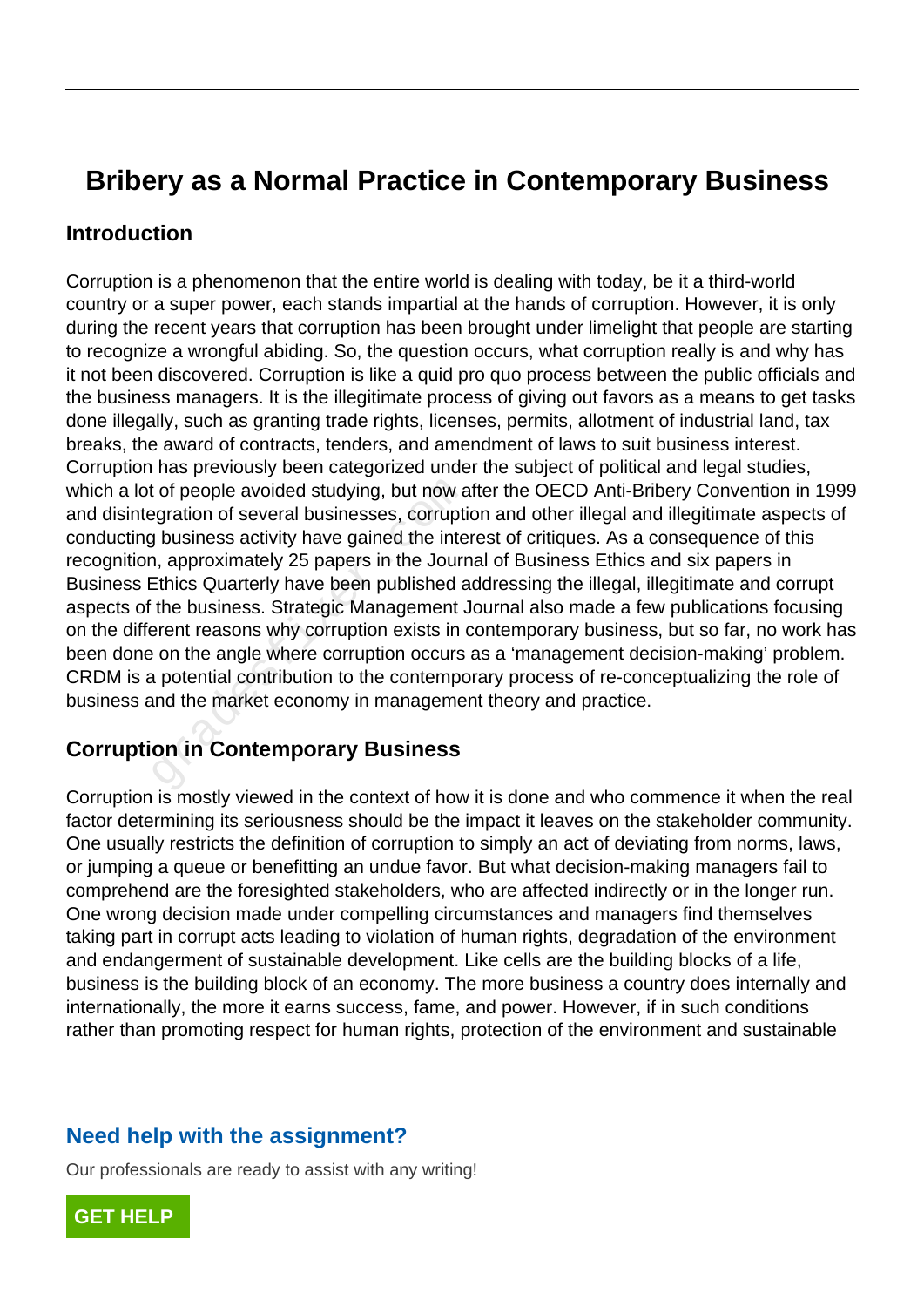development as business are obligated to as a duty towards society, start negating it then the core of a civil society is at stake, because from a stakeholder perspective, it Is not only the individuals under stake but morals, ethics, and society are affected side by side.

## **Why do employees pay a bribe?**

The most efficient way of combatting a problem is to first understand its reason for existence. Now that it has been established that bribery is a practice in contemporary business, it is time to derivate ways to eliminate this practice. Seeing the rising concern on corruption, several corporations have initiated anti-bribery, anti-corruption campaigns to control the problem, however, despite this, some employees continue to pay a bribe. The first thing to realize in this framework is that not all employees do it out of bad intention or in their pursuit of rising higher, but sometimes it is induced by the pressure surrounding an employee to ace, to get work done and to be compatible and competent. Most people choose the easy way in being able to achieve the reward for the star of the month. Furthermore, statistics show that employees at several firms do not take the code of conduct for employees seriously which make it easy for them to break the rules. Both of these factors combined disrupt the overall environment of a workplace, to the extent that it becomes unmanageable. Ashforth and Anand propose a threestage model to control the spreading of wrongful practices. In the initial stage, it makes the management understand the position of employees in practicing bribery; that it is not always intentional. Some employees do it under pressure and after the latter succeeds, the rest follow suit. In this regard as the employee performing bribery, wins, gain the reward and do not get caught, the second stage of model continues where other employees approach the wrongful behavior assuming that the management encourages it. And finally, in stage three, bribery becomes a practice embedded in the roots of a corporation where neither employees feel remorse for conducting wrong nor their ethics are challenged. This implies that simply hiring ethical employees is not enough, rather the important thing is to provide ethical behavior where a comprehensive compliance and ethics program is conducted. ms do not take the code of conduct for<br>eak the rules. Both of these factors cor<br>, to the extent that it becomes unmanagel<br>let to control the spreading of wrongful<br>ent understand the position of employe<br>. Some employees do

## **When do compliance and ethics programs help prevent the payment of bribes?**

The goal of such programs is to create awareness among employees that paying a bribe is an illegal act which is not supported by the corporation. When they identify a wrong doing rather than justifying or rationalizing it, they should contact the authorities and managers to tackle the issue so that it does not subsidies rather it is solved. Ethical climate and ethical culture are two terms that are put forward by the social psychologists studying the influence of ethical behavior on organizational contexts. An ethical climate is the employee perspective on appropriate behavior within an organization, and on the other hand, ethical culture refers to the organizational aspects of pursuing ethical behavior; such as the reward systems. Now

## **Need help with the assignment?**

Our professionals are ready to assist with any writing!

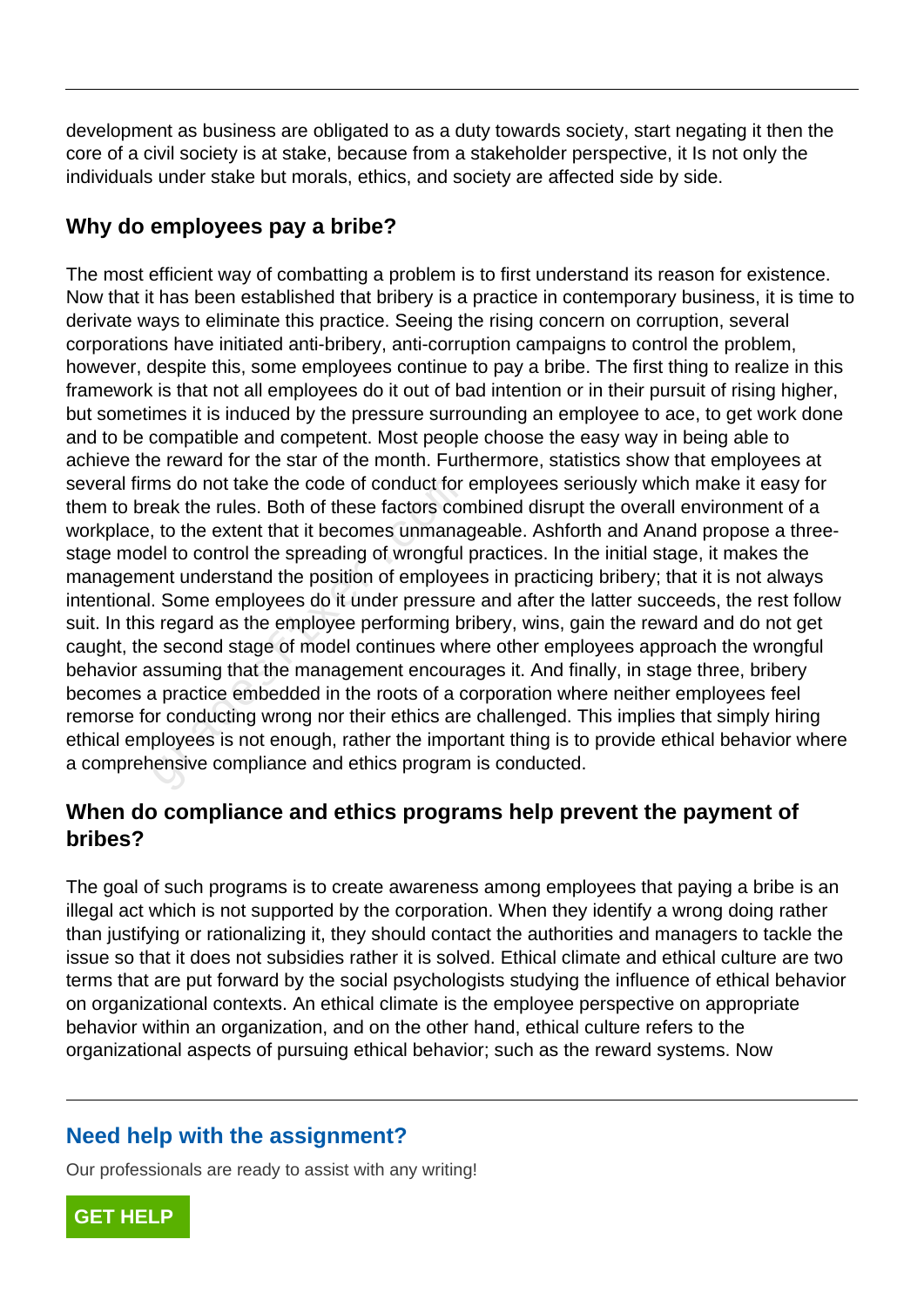researchers concluded that ethical climate and ethical culture are highly correlated, and their simultaneous existence within an orgaznaition promotes ethical behavior of its employees. A meta-analytic review showed that only issuing a code of ethics and conduct is not sufficient in ensuring its application, rather the employees must be assured of an ethical culture; that the company was strict on its implementation, only then an organization can become successful in reducing the act of bribery. Likewise, Spahn (2013) debated that when employees perceive that an organization complies ethical program just to protect its image and save its management from blame, then the employees act reversely and an increase in illegal activity is detected as compared to when a company implements compliance and ethics program for promotion an ethical behavior overall and to punish wrongdoings and reward rightful workers.

In addition to this, Gutterman (2015) proposed another scenario that leads to employees losing the legitimacy of an ethical program; it is when companies implement it to meet external demands. As a result, employees usually get so hard driven that they fail to consider even the relevant ethical issues that were actually being addressed; in this case bribery. This just shows that the implementation of a compliance program is not enough, but the technique and meaning with which it inaugurates stand a lot of value to the employees. So, whenever the issue of corruption; bribery, is being tackled every manager should put the immense focus on the enforcement of ethical culture first.

## **What should companies do to overcome corruption?**

So far, the reasons for why corruption; bribe payment, is practiced and why has it not been able to overcome have been discussed in this paper. Now, is the part to discuss how can the problem be encountered to dislodge it from the roots. In this regard, the first opinion that rises is for the organizations to analyze what corruption is to them and what responsibility do they think they have for the society they operate in. Corporate Social Responsibility (CSR) is what can lead a company in overcoming corruption. The subject of CSR has already been addressed before; that every business is responsible for its society to ensure the implementation of human rights, sustainable development and environment protected. Pertaining to this concept if every personnel of an organization along with the personal vision of the organization is structured in the relevance of the importance of preserving CSR then the work is done, and the corporate is free of corruption. plementation of a compilance program<br>it inaugurates stand a lot of value to the<br>is bribery, is being tackled every managent of ethical culture first.<br>**Ould companies do to overcom**<br>reasons for why corruption; bribe payr<br>ne

However, if one's morals and ethics are of no use then the forced way is obviously to opt for the anti-corruption programs initiated by the government. These programs are designed to increase transparency and accountability within the organization; from its officials down to the office boy. Along with the programs also focus on strengthening and enforcing relevant laws associated with corruption. But researchers debate that these policies are ineffective until the basic issues are addressed which lead to a person conducting a wrongful behavior. To certify

## **Need help with the assignment?**

Our professionals are ready to assist with any writing!

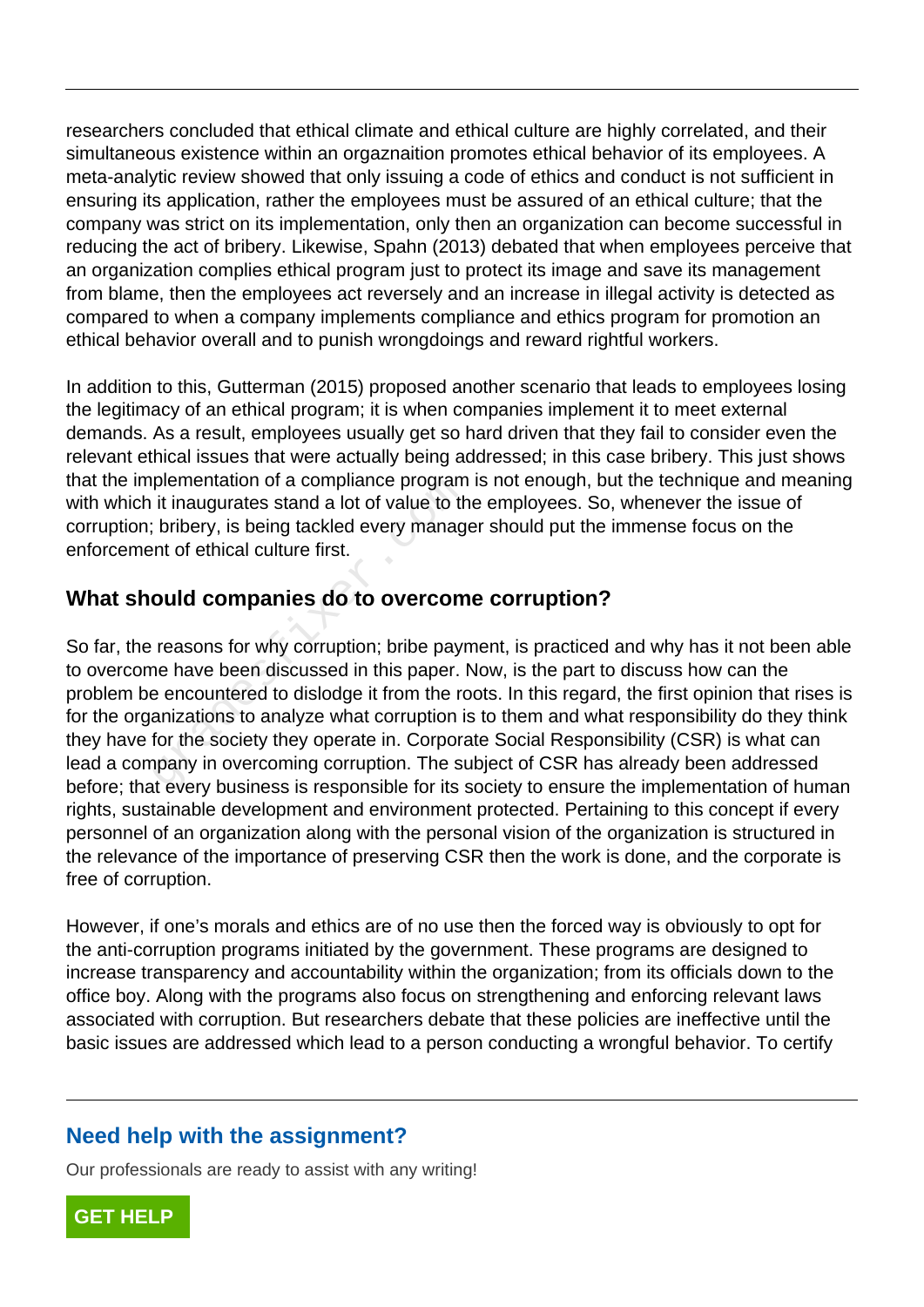their success, one first needs to consider the poverty and inequity issues, enact and enforce anti-corruption laws, improve democracy, provide civil service and reform dysfunctional dimensions or aspects of government. In addition to this, a corporate business needs to enter the fight against corruption in contemporary business fully, by designing respective cultures, systems, and structures in a way that institutionalize anti-corruption. Yacobian (2014) says that an effective framework to control corruption could be to start educating during initial levels about the evils of corruption, corruption detection, and deterrence through the integration of corporate culture, organizational structure and compliance system. And as a result of combatting corruption, organizations should structure the framework in accordance to their vision of increasing overall productivity of the business; that is becoming performance effective through increasing profit, market share, etc.

Another important practice in overcoming corruption is the Corruption-Related Decision Making (CRDM) Model (Roy, 2017). CRDM is a new concept in strategic management which emphasize on the ethical decision-making process in consideration of human rights. The implementation of this model suggests that if respect for human dignity is embedded within the brain of individuals only then can the situations leading to corrupt decision making can be altered. It is because when a culture of corruption is formed within an orgaznaition then companies do not refer to right and wrong rather their focus is on the economic establishment of the firm, and during such situations, the individuals even find out arguments that can be presented to solidify their reason for committing to corruption. ation of this model suggests that if resplantion of this model suggests that if resplantions let<br>is because when a culture of corruption<br>at do not refer to right and wrong rather<br>ind during such situations, the individua<br>t

#### **Conclusion**

To conclude the entire discussion on the presence of corruption, bribery in contemporary business, it can be stated with confirmation that corruption exists. Neither the office manager, office workforce, nor the facts deny it, but an astonishing fact has been derived while searching for reasons influencing the spread of corruption and its ongoing practice. Research shows that one cannot revoke paying bribe unless respect for human rights is developed within, along with a proper ethical working culture. Both these aspects need to exist simultaneously so that an organization gets successful in overcoming corruption, or else ass above arguments substantiate that if one is ethical but the working culture is not then the individual strays away for success, and if the culture is ethical but human dignity is not considered then an employee can easily commit fraud. While reviewing different literature, it was quite unpredictable that neither of the sources blamed the individuals for practicing corruption. Every journal and every article signified a single claim that corruption is like a state of mind. When one pays a bribe, it is not with a bad intention, and in the eyes of the committer, it is the right thing to do. Several sources even wrote that any person who pays bribe usually first balance the pros and cons before leading to a decision and to think that after contemplating the facts one goes through bribery imply that an error in the system exists which has got the personnel in it believing in the

## **Need help with the assignment?**

Our professionals are ready to assist with any writing!

**[GET HELP](https://my.gradesfixer.com/order?utm_campaign=pdf_sample)**